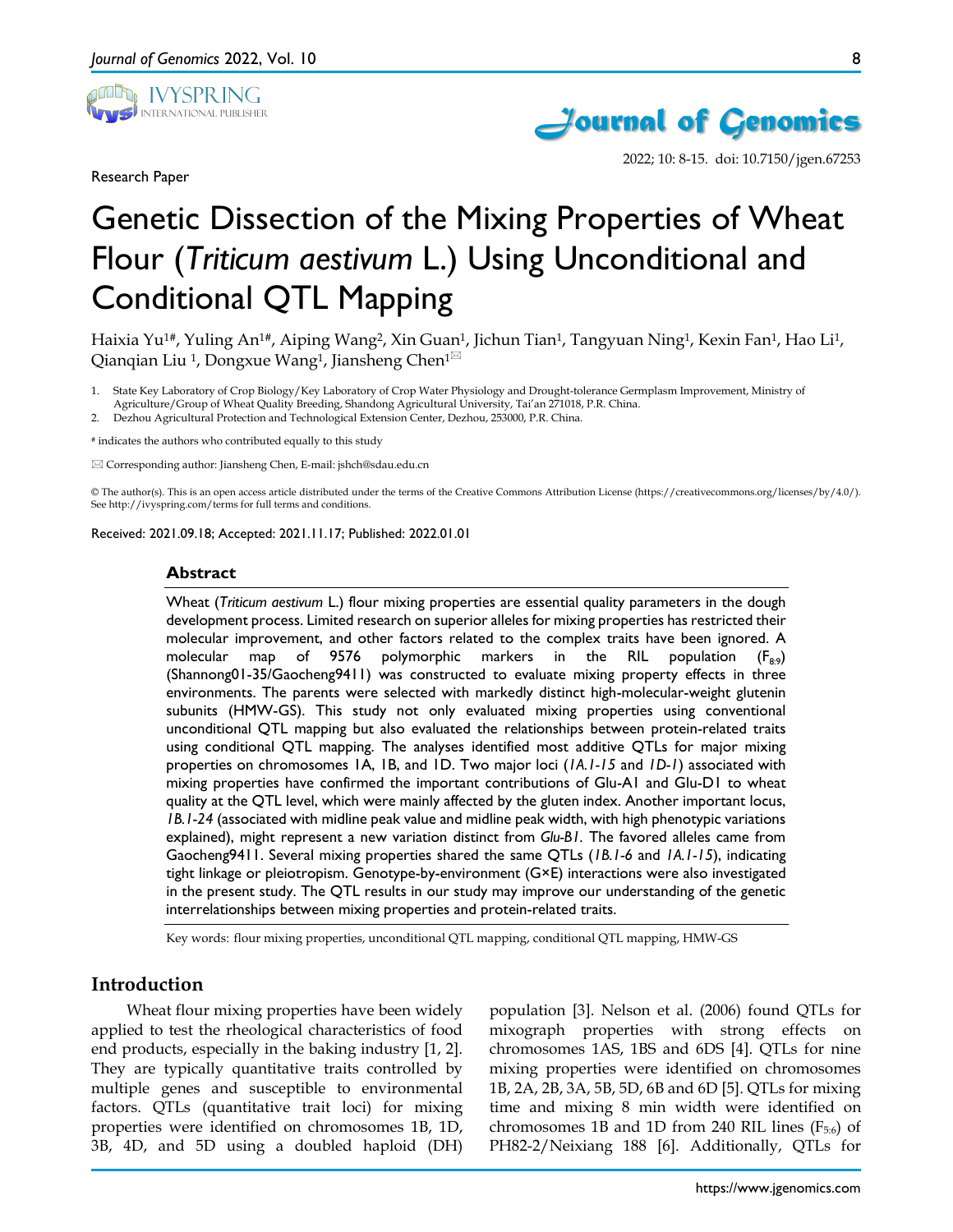midline peak time, mixing peak value and midline peak width were identified on chromosomes 1A, 1B, 1D, 2A, 6D and 7D [7].

To date, little information on QTL mapping for mixing properties is available, and larger differences among previous reports were mostly caused by genetic populations or maps. Conventional QTL studies do not actually evaluate closely related traits and the genetic contribution to a single trait. Protein content and quality are strongly impacted by mixing properties. Zhu and Keightley (1995) proposed the conditional genetic analysis method [8]. It could study the contributions of single trait to complex traits and the genetic relationships among more than two traits. This method has been widely used to investigate the genetic basis of complex traits in many crops [9-12]. In wheat, conditional QTL analyses have also been conducted on plant height [13], kernel weight [14], and protein content [15]. At present, few conditional QTL analyses have evaluated the genetic relationships between mixing properties and protein-related traits.

In the present study, both unconditional and conditional QTL mapping were conducted to investigate the underlying genetic basis of mixing properties and to dissect the genetic relationships between these protein-related traits at the QTL level. The results could contribute to marker-assisted breeding for wheat quality, especially for mixing properties.

## **Materials and methods**

#### **Plant materials**

The RIL population  $(F_{8:9})$  with 173 lines was generated by the cross of Shannong01-35 (SN01-35) and Gaocheng9411 (GC9411) [16]. The parents were selected with marked distinct high-molecular-weight glutenin subunits (HMW-GS).

#### **Field trials**

The RIL population was harvested at Tai'an (116°36E, 36°57N) in 2009 (E1), 2010 (E2) and Suzhou (116°58E, 33°38N) in 2010 (E3). The materials were planted in a randomized complete block design with two replicates in each environment. Every pot had three rows, and each row was two meters long with a row-to-row distance of 21 centimeters. Crop management was performed according to local practices. The average value of the mixing properties in the above environments was also calculated (AE).

## **Measurement of mixing properties and protein-related traits**

Harvested seeds were grinded into powder by a Buhler experimental mill (Buhler, Buhler-Miag Co., Germany). The flours were then sealed and kept at 8-10℃ for analysis. Mixing properties were determined by Mixograph (National Mfg. Co., Lincoln, NE) using a 10 g sample of flour system according to AACC-54-40. The mixograph curves (two envelopes and one midline) were computed with Mixsmart software (National Mfg. Co.). Parameters were recorded as follows: MPV (midline peak value), MPW (midline peak width), MPT (midline peak time), EW (end width), MTxV (midline time-8 min value), IT (integral of curve tail), CTV (curve tail value), CTW (curve tail width), SL (left slope of peak) and SR.

Traits PC (protein content), SV (sedimentation volume), WG (wet gluten), DG (dry gluten), and GI (gluten index) were measured. The measurement methods and phenotypic values among the above traits could be viewed in a previous study [16].

## **Genotyping and linkage map construction**

A total of 9576 polymorphic molecular markers, including 9072 SNPs [17, 18], 442 DArT markers (http://www.triticarte.com.au), 59 SSR markers, 2 biochemical markers and 1 CAPS marker, were used to genotype the RIL population. Genetic linkage groups were constructed using Mapmaker/Exp 3.0. The threshold for marker loci assignment was an LOD score of ≥3.0. The linkage map was ultimately generated using MapChart 2.1 software [19]. The genetic map spanned approximately 4048.5 cM, and the average interval of markers was 8.13 cM [16].

#### **Statistical analysis and QTL mapping**

Phenotypic values were analyzed using SPSS 17.0 software. QTL analyses were conducted by QTL Network 2.0 using the mixed-linear model approach. QTLs were designated as follows: *Q*, followed by the abbreviated trait name, then the wheat chromosome on which the QTL was identified; the last number indicated the marker interval on the chromosome. For example, *QMPV1B.1-6* indicated a QTL for MPV identified on the sixth interval of chromosome 1B.1.

#### **Results**

#### **Phenotypic analysis of mixing properties**

The phenotypic values were listed in Table 1. The two parents had marked differences in MPT, CTV, MTxV, CTW and EW. GC9411 exhibited higher parameter values than SN01-35 in all environments. Strong transgressive segregation was detected. This phenomenon may be affected by differences in HMW-GS subunits between parents. Differences in the CV (coefficients of variation) were found for all the traits in all three environments. Among these, CTW possessed the highest CV of 80.32% and a mean of 41.86%, followed by EW, SL and SR, with CV ranges of 37.83-49.27%, 39.46-58.24% and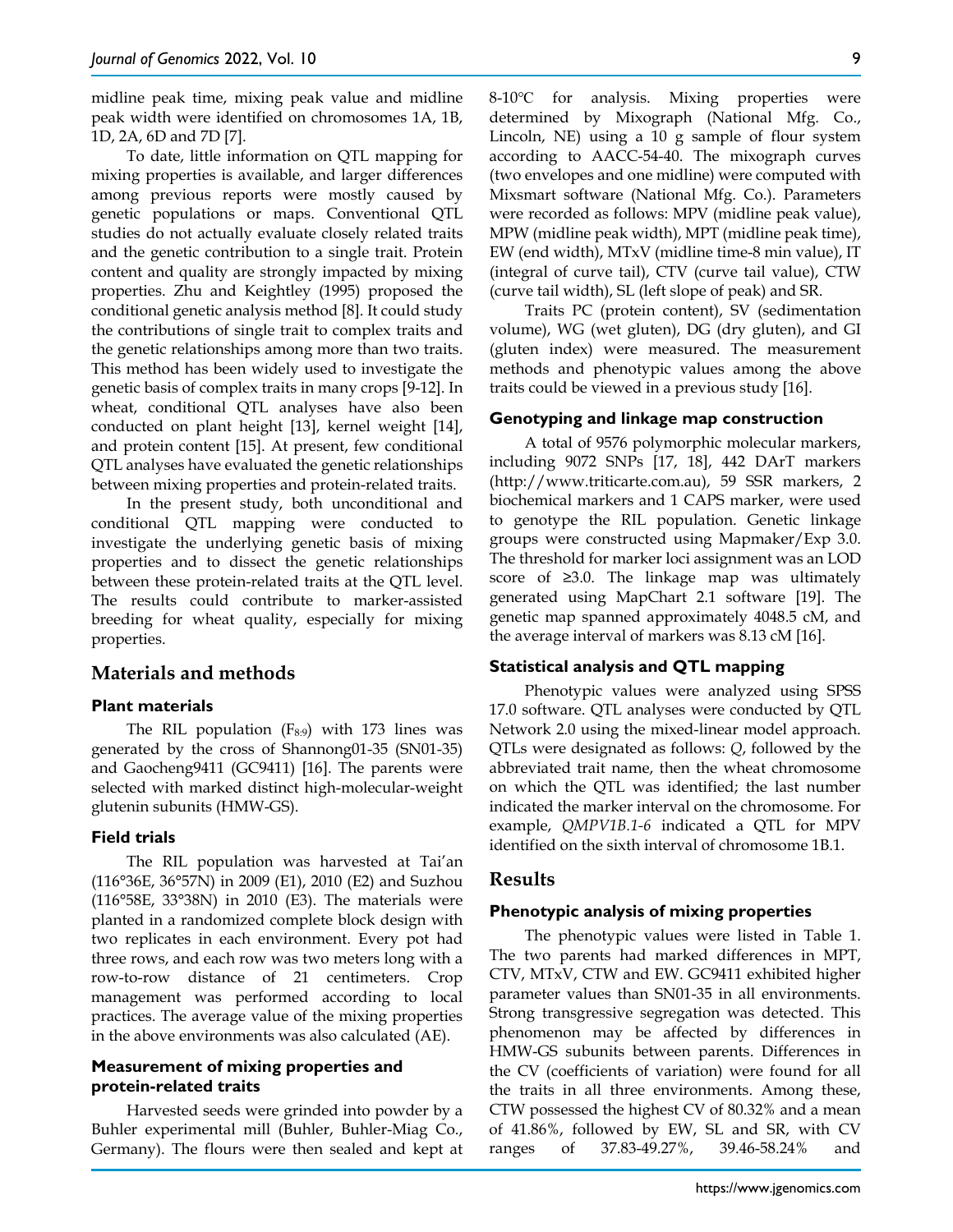26.82-36.97%, respectively. The CVs of MPV and MTxV were less than 10%, indicating that these three parameters had little potential for improvement. According to the analysis, the traits followed a normal distribution and were suitable for QTL analysis.

#### **QTLs for mixing properties**

## Additive QTLs and genotype-by-environment interactions (G×E) for mixing properties MPV, CTV, and MTxV

Four QTLs for MPV were detected (primarily on 1B) with net additive effect values of 0.83-2.17%, and the phenotypic variation explained (PVE) value of 6.9-29.6% (Table 2, Figure 1). The effect value of *QMPV1B.1-4* was obviously changed when conditioned on SV, GI and PC, indicating that *QMPV1B.1-4* was partially influenced by SV and GI and PC; however, it was not detected when conditioned on WG and DG, indicating that it was completely influenced by them. The PVE of *QMPV1B.1-6* (PVE of 26.1%) was changed when conditioned on SV (PVE of 9%), but it showed no significant differences when conditioned on PC (PVE of 26.2%), GI (PVE of 25.8%) or DG (PVE of 25.6%), indicating that *QMPV1B.1-6* was not influenced by PC, GI or DG but was partially influenced by SV. Notably, *QMPV1B.1-24* was identified when conditioned on WG and DG in three environments, with PVEs of 8.9-27.1%. The positive alleles of the abovementioned QTL were derived from GC9411.

Six QTLs on chromosomes 1A, 1B, 3A and 5A were identified to associate with CTV, with PVEs of 1.1-21.4%. *QCTV1A.1-15* was not identified when conditioned on SV, GI, WG or DG, indicating that *QCTV1A.1-15* was completely influenced by the above related traits. *QCTV1B.1-31* showed positive additive effects with a higher PVE of 17.3%, indicating that favorable alleles were contributed by GC9411. *QCTV1B.1-26* was only identified when conditioned on PC, WG and DG, indicating that this QTL was detected when the influence of the mentioned traits was excluded. *QCTV5A.1-5* was only identified when conditioned on GI, with a PVE of 5.2%, indicating that *QCTV5A.1-5* was identified when the influence of GI was excluded. The favorable alleles of all the detected QTLs for CTV were contributed by GC9411.

Five QTLs associated with MTxV were identified on 1A, 1B and 1D; these QTLs were not related to DG, WG, or PC*.* Of these, *QMTxV1B-31* exhibited the maximum PVE of 16.4%, which was strongly influenced by GI and SV. *QMTxV1D-1* (*Glu-D1-WPT-667287*) was not identified when conditioned on SV, GI, DG or WG, with a PVE of 7.6-10.4%; this indicates that the QTLs associated with

MTxV were completely influenced by SV, GI, DG and WG. *QMTxV1A.1-15* (*Glu-A1-WPT-672089*) was identified with a PVE of 8.07%; this QTL was not related to PC, SV, WG or DG, but it was crucially affected by GI.

Genotype-by-environment (G×E) interactions were investigated in the present study. Of the QTLs identified in the G×E analysis, *QMPV1B.1-4*, *QCTV1B.1-26* and *QMTxV1B.1-26* showed A×E% effects, with PVEs of 0.1%, 0.4% and 0.1%, respectively. Although the PVEs of the G×E QTLs were relatively low, these QTLs warrant attention for their possible role in wheat quality improvement [19].

**Table 1.** Phenotypic values for mixographic parameters of the RIL population in different environments.

| Trait      | Env            | SN01-35                  | GC9411 | Min     | Max    | Mean   | $\rm{CV}\%$ | $H^2({\%})$ |
|------------|----------------|--------------------------|--------|---------|--------|--------|-------------|-------------|
| MPT        | E1             | 1.8                      | 3.5    | 1.5     | 4.3    | 2.5    | 22.62       | 57.82       |
|            | E2             | $1.5\,$                  | 5.5    | $1.5\,$ | 6.3    | 3.2    | 32.16       |             |
|            | E3             | 1.6                      | 4.9    | 1.7     | 5.6    | 2.9    | 25.26       |             |
|            | AE             | 1.6                      | 4.6    | 1.5     | 4.9    | 2.9    | 24.94       |             |
| MPV        | $\rm E1$       | 63.1                     | 67.8   | 50.9    | 76.5   | 67.0   | 6.87        | 65.23       |
|            | E <sub>2</sub> | 54.9                     | 51.7   | 41.2    | 59.7   | 52.6   | 6.47        |             |
|            | E3             | 56.4                     | 57.4   | 48.0    | 64.9   | 55.9   | 6.11        |             |
|            | AE             | 58.2                     | 59.0   | 47.9    | 70.5   | 58.8   | 5.98        |             |
| <b>CTV</b> | E1             | 20.7                     | 28.3   | 20.4    | 61.9   | 51.7   | 9.95        | 49.89       |
|            | E2             | 35.2                     | 48.3   | 30.9    | 48.7   | 43.0   | 7.12        |             |
|            | E3             | 40.5                     | 47.8   | 30.8    | 50.5   | 43.1   | 7.61        |             |
|            | AE             | 32.1                     | 41.5   | 33.0    | 56.1   | 46.2   | 7.27        |             |
| MTxV       | $\rm E1$       | 48.4                     | 57.7   | 39.2    | 63.8   | 53.6   | 8.12        | 67.13       |
|            | E2             | 36.3                     | 50.2   | 32.9    | 50.1   | 44.5   | 6.82        |             |
|            | E3             | 41.7                     | 50.2   | 35.0    | 53.5   | 44.7   | 7.12        |             |
|            | AE             | 42.1                     | 52.7   | 36.0    | 58.1   | 47.8   | 6.87        |             |
| <b>MPW</b> | $\rm E1$       | 20.7                     | 28.3   | 5.2     | 40.6   | 25.3   | 19.89       | 62.19       |
|            | E2             | 15.1                     | 18.4   | 9.5     | 23.5   | 17.3   | 15.59       |             |
|            | E3             | 21.1                     | 18.1   | 12.2    | 30.9   | 19.4   | 18.48       |             |
|            | AE             | 19.0                     | 21.6   | 9.9     | 28.9   | 20.9   | 13.70       |             |
| CTW        | E1             | 3.9                      | 11.1   | 3.2     | 51.8   | 6.7    | 80.32       | 53.18       |
|            | E2             | 2.9                      | 11.9   | 2.5     | 13.9   | 6.0    | 36.01       |             |
|            | E3             | 3.1                      | 6.6    | 2.9     | 17.6   | 5.0    | 35.64       |             |
|            | AE             | 3.3                      | 9.9    | 3.3     | 20.3   | 5.9    | 41.86       |             |
| EW         | $\rm E1$       | 4.2                      | 14.2   | 3.3     | 21.6   | 7.2    | 49.27       | 49.82       |
|            | E2             | 3.1                      | 13.7   | $3.0\,$ | 14.0   | 6.8    | 37.54       |             |
|            | E3             | 3.4                      | 10.0   | 3.1     | 13.1   | 5.3    | 37.83       |             |
|            | AE             | 3.6                      | 12.6   | 3.3     | 16.8   | 6.5    | 38.87       |             |
| SL         | E1             | $\overline{a}$           | 8.3    | $-0.6$  | 15.7   | 7.3    | 58.24       | 50.97       |
|            | E2             | L                        | 1.2    | 0.2     | 9.9    | 4.5    | 46.13       |             |
|            | E3             | $\overline{\phantom{0}}$ | 4.6    | $1.1\,$ | 16.3   | 6.1    | 39.46       |             |
|            | AE             | ÷,                       | 4.7    | $1.1\,$ | 16.3   | 6.1    | 41.76       |             |
| ${\sf SR}$ | $\rm E1$       | $-3.1$                   | $-3.5$ | $-5.6$  | $-0.5$ | $-3.1$ | 30.20       | 53.85       |
|            | E2             | $-1.7$                   | $-1.1$ | $-3.6$  | $-0.4$ | $-2.0$ | 36.97       |             |
|            | E3             | $-2.1$                   | $-2.1$ | $-4.1$  | $-0.4$ | $-2.5$ | 26.82       |             |
|            | AE             | $-2.3$                   | $-2.3$ | $-3.8$  | $-0.9$ | $-2.5$ | 23.30       |             |
| ΙТ         | E1             | 515.2                    | 585.9  | 430.8   | 661.7  | 565.3  | 7.25        | 62.10       |
|            | E2             | 405.3                    | 470.5  | 356.4   | 506.3  | 458.7  | 5.69        |             |
|            | E3             | 448.7                    | 489.6  | 403.5   | 544.9  | 472.3  | 5.25        |             |
|            | AE             | 456.4                    | 515.3  | 398.7   | 605.4  | 500.9  | 5.75        |             |

In the environment column, E1, E2, E3 refer to 2009 Tai'an, 2010 Tai'an, and 2010 Suzhou; AE refer to the average data of three environments. MPT, midline peak time; MPV, midline peak value; CTV, curve tail value; MTxV, midline time-8 min value; MPW, midline peak width; EW, end width; CTW, curve tail width; SL, left slope of peak; IT, integral of curve tail; CV, coefficients of variation; *H2*, the broad-sense heritability.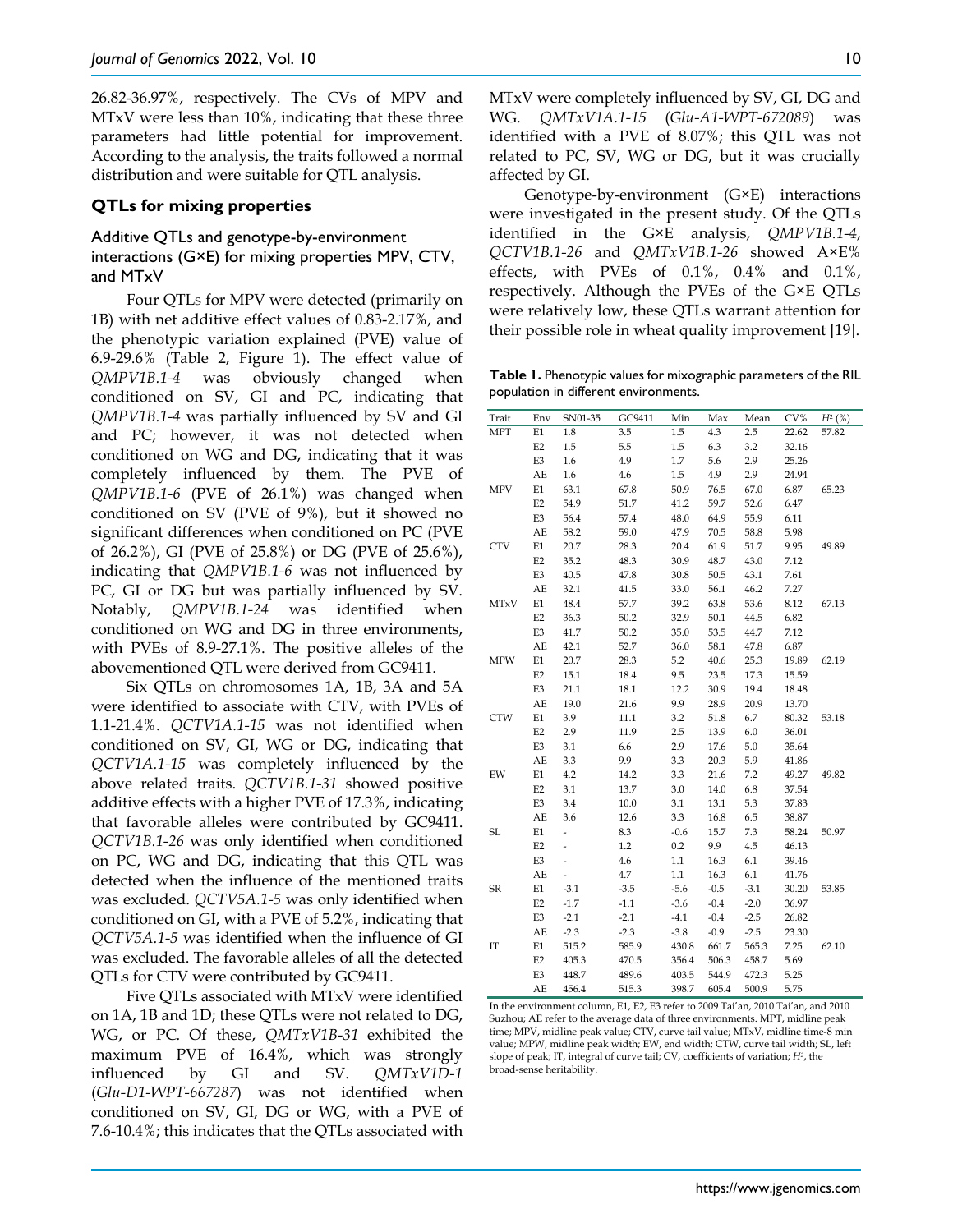**Table 2.** Unconditional and conditional additive QTLs for mixing parameters MPV, CTV, MTxV.

| Trait                  | QTL                          | E              | Flanking markers                                 | Position | Aa        | Unconditional<br>$PVE(A)\%b$       | <b>PVE</b><br>$(AE)$ %c  | Conditional PVE (A)% <sup>d</sup> |                          |                          |                            |               |
|------------------------|------------------------------|----------------|--------------------------------------------------|----------|-----------|------------------------------------|--------------------------|-----------------------------------|--------------------------|--------------------------|----------------------------|---------------|
|                        |                              |                |                                                  |          |           |                                    |                          | PC                                | SV                       | GI                       | <b>WG</b>                  | DG            |
| <b>MPV</b>             | $OMPV1$ E1/E2/               |                | BOBWHITE C6347 307-WSN 9.2                       |          | $-0.83$   | $22.3/19.5/-$                      | 0.1                      |                                   | 29.6/30/2 15.9/12.6/     | $6.9/15.9/2$ -/-/7.5     |                            | $-/25.5/2$    |
|                        | $B.1-4$                      | AE             | P BE637864B_TA_1_1                               |          |           |                                    |                          | 8.9                               | 14.6                     | 1.1                      |                            | 1.4           |
|                        | OMPV1 E3<br>$B.1-6$          |                | BS00066444 51-IAAV4985                           | 11.1     | $-1.58$   | 26.1                               | ٠                        | 26.2                              | 9.0                      | 25.8                     | 22.7                       | 25.6          |
|                        | OMPV<br>1B.1-24              | E1/E2/<br>AE   | WPT-8971-WPT-5562                                | $36.2/-$ | $-2.17$   | ٠                                  |                          |                                   |                          |                          | $26.5/17.5/27.1/-/$<br>8.9 |               |
|                        | OMPV<br>7B.4-22              | E1             | RAC875 REP C72877 159-W<br>PT-5463               | 20.1     | $-1.23$   | 13.0                               | $\overline{a}$           | 11.2                              |                          |                          |                            |               |
| <b>CTV</b>             | OCTV1<br>$A.1 - 6$           | AE             | BS00022677_51-TDURUM_CO 7.1<br>NTIG44888 837     |          | $-0.61$   | 4.57                               |                          |                                   |                          |                          |                            |               |
|                        | OCTV1<br>$A.1 - 15$          | AE             | GLU-A1-WPT-672089                                | 22       | $-1.17$   | 7.00                               |                          |                                   |                          |                          |                            |               |
|                        | <b>OCTV</b><br>$1B.1 - 26$   | E2/AE          | WPT-8682-TDURUM CONTI<br>G98378 452              | 38.2     |           |                                    | 0.4                      | 20.6                              |                          |                          | 21.4                       | 20.9          |
|                        | OCTV<br>$1B.1 - 31$          | E2             | KUKRI C8255 1324-TDURU<br>M CONTIG30113 214      | 41.5     | $-1.36$   | 17.3                               |                          |                                   |                          |                          |                            |               |
|                        | OCTV<br>3A.2-236             | E <sub>3</sub> | EXCALIBUR_C31571_136-XG 123.3<br>PW8072          |          | $-0.67$   | 1.1                                |                          |                                   |                          |                          |                            |               |
|                        | OCTV<br>$5A.1 - 5$           | AE             | BS00001525 51-BOBWHITE C 14.4<br>31599 604       |          | $-0.6$    | ٠                                  |                          |                                   |                          | 5.2                      |                            |               |
| <b>MT<sub>x</sub>V</b> | $QMTxV$ AE/E1<br>$1A.1 - 15$ |                | GLU-A1-WPT-672089                                | 22       | $-1.36/-$ | $-8.07/-$                          |                          | 7.34/5.73 8.29/6.18               |                          | $\overline{\phantom{a}}$ | 6.25/5.52                  | 6.59/5.6<br>5 |
|                        | $OMTxV$ E2<br>$1B.1 - 26$    |                | WPT-8682-TDURUM_CONTI<br>G98378 452              | 39.2     | $-1.98$   |                                    | 0.1                      | 20.5                              |                          |                          | 21.4                       | 21            |
|                        | $OMTxV$ E3<br>1B.1-31        |                | KUKRI C8255 1324-TDURU<br>M CONTIG30113 214      | 41.5     | $-1.29$   | 16.4                               | $\overline{\phantom{a}}$ | 13.7                              | ä,                       | ٠                        | 14.6                       | 14.4          |
|                        | $QMTxV$ E2/E3/<br>$1D-1$     | AE             | GLUD1-WPT-667287                                 | 11       | $2/-1.02$ | $-1.04/-1.11$ $10.4/11.5/$<br>12.0 | $\overline{\phantom{a}}$ | $7.6/-/$                          | $\overline{\phantom{a}}$ |                          |                            |               |
|                        | $QMTxV$ AE<br>$1D-4$         |                | WPT-3743-RAC875 c48669 29 15.4<br>$\overline{2}$ |          | $-0.98$   |                                    |                          |                                   |                          |                          | 7.2                        | 0.92          |

<sup>a</sup> Additive effect of the QTL. A positive number indicates that the Shannong01–35 allele was associated with larger trait values than the Gaocheng9411 allele; a negative number indicates that the Gaocheng9411 allele was associated with larger trait values than Shannong01-35; <sup>b</sup> Phenotypic variance explained by additive effects in unconditional analysis; <sup>c</sup> Phenotypic variance explained by additive-by-environment interaction effects; <sup>d</sup> Phenotypic variance explained by additive effects in conditional analysis. PC, Protein content; SV, sedimentation volume; GI, gluten index; WG, wet gluten content; DG, dry gluten content.

#### Additive QTLs and genotype-by-environment interactions (G×E) for mixing properties MPW, CTW and EW

Important QTL clusters associated with MPW were identified on chromosomes 1B, 4B, and 1D (Table 3, Figure 1). *QMPW1B.1-4* was identified in unconditional analysis, with PVEs of 4.7-12.1% and net synergistic effects of 0.94-1.48%. The data indicated that cluster *QMPW1B.1-4* was completely influenced by SV, WG, and DG and was not detected when conditioned on these traits. *QMPW1B.1-24* was identified only in the conditional analysis, with PVEs of 6.1-15.9%, indicating that this QTL was identified when the influence of PC and WG was excluded. *QMPW4B.5-112* was identified only when conditioned on WG and DG. *QMPW1D-1*, with the PVE of 11.2%, was identified only when conditioned on WG and DG.

Five QTLs were identified as associated with CTW. These QTLs, with PVEs of 3.8-11.2%, were identified only in the conditional analysis, indicating that they were influenced by the quality and quantity of protein. *QCTW3B.3-31* was a stable QTL identified in multiple environments. *QCTW1D-1* (PVE of 13.04%) was detected in two environments, with an increased PVE compared with the corresponding unconditional QTL (unconditional PVE of 7.5%). *QCTW1D-1* was not identified when conditioned on SV, GI, DG or WG, indicating that *QCTW1D-1* was completely influenced by the above traits and was partially dependent on PC.

QTLs associated with EW were located on chromosomes 1A, 1D and 3B. *QEW1D-1* showed the greatest contribution to EW variation, with PVEs of 16.7%. The PVEs of *QEW1D-1* when conditioned on protein content did not differ significantly, and its PVE was decreased when conditioned on DG (PVE of 11.9%) compared to the corresponding unconditional QTL (unconditional PVE of 15.6%). *QEW1D-1* was not identified when conditioned on SV, GI or WG, demonstrating that this QTL was independent of PC, completely dependent on SV, GI and WG and partially influenced by DG. *QEW1A.1-8* was identified in multiple environments and showed PVEs of 6.63-10.04% in both conditional and unconditional mapping*. QEW3B.3-31* was the major QTL identified in multiple environments (E1 and AE), with PVEs of 2.4-11.2%; this QTL was independent of SV.

A G×E interaction of *QEW3B.3-31* was identified with an AE of 1.2%.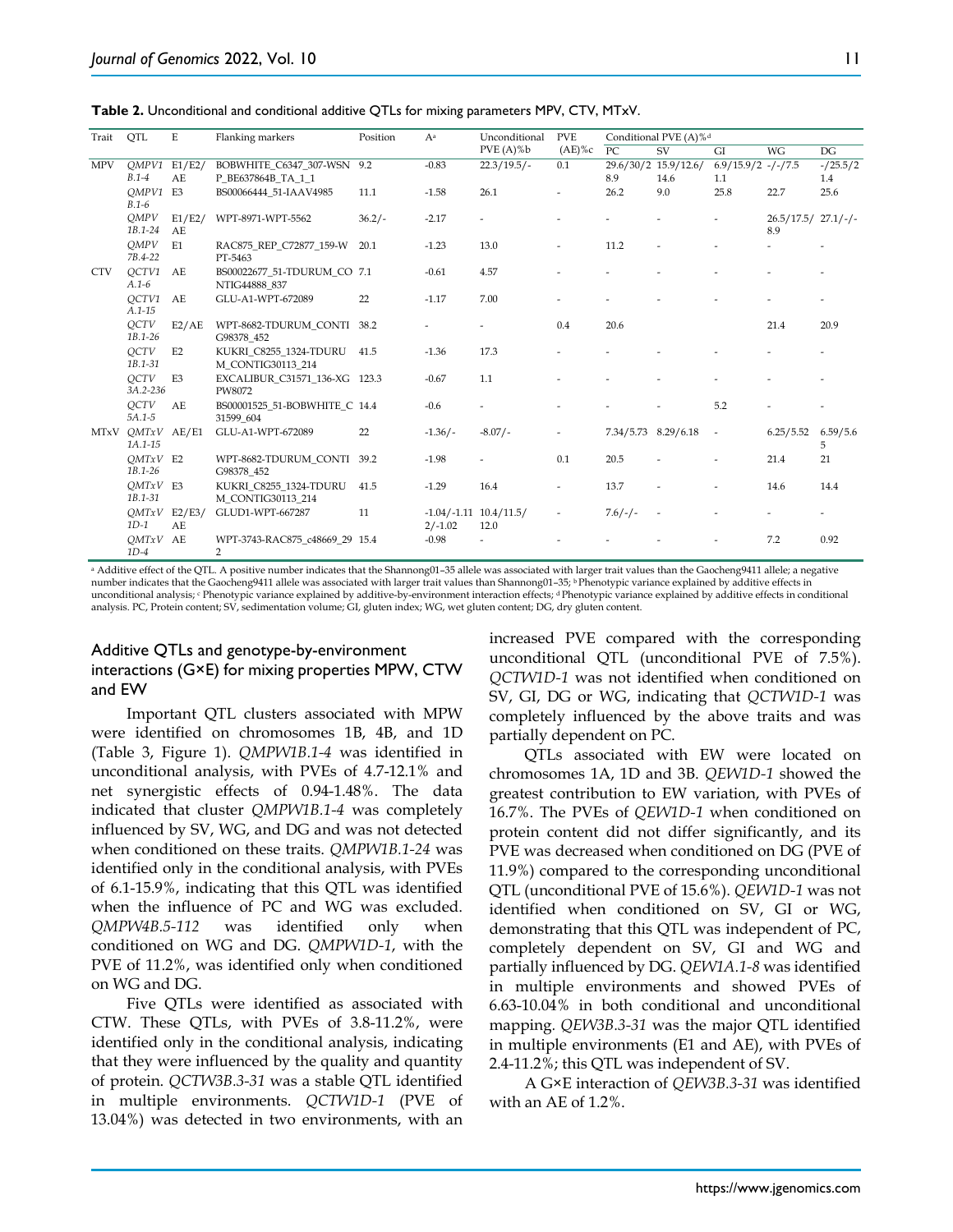**Table 3.** Unconditional and conditional additive QTLs for mixing parameters MPW, CTW, and EW.

| Trait      | QTL                        | E                    | Flanking markers                                                        | Position | Aa                                                          | Unconditional<br>PVE $(A) \%$ | <b>PVE</b><br>$(AE) \%$ c | Conditional PVE (A)% <sup>d</sup>           |           |          |                          |                          |  |
|------------|----------------------------|----------------------|-------------------------------------------------------------------------|----------|-------------------------------------------------------------|-------------------------------|---------------------------|---------------------------------------------|-----------|----------|--------------------------|--------------------------|--|
|            |                            |                      |                                                                         |          |                                                             |                               |                           | PC                                          | SV        | GI       | WG                       | DG                       |  |
| <b>MPW</b> | OMPW1 E1/E3/<br>$B.1-4$    | AF                   | BOBWHITE C6347 307-WSN 8.2<br>P BE637864B TA 1 1                        |          | $-0.94/-1.48$ 12.1/-/4.7<br>$/ -1.0$                        |                               | $\overline{\phantom{a}}$  | $- / 19.9 / 8.3 -$<br>$/$ -                 |           |          | $\overline{\phantom{0}}$ | $\overline{\phantom{a}}$ |  |
|            | OMPW1 E3<br>$B.1 - 5$      |                      | WSNP BE637864B TA 1 1-BS 11.1<br>00066444 51                            |          | $-1.66$                                                     | 12.1                          | $\overline{\phantom{a}}$  | $12.1 -$                                    | $-19.7$   | $-20.2$  | ÷                        | $20.1 -$                 |  |
|            | <b>OMPW</b><br>$1B.1 - 24$ | E2/AE                | WPT-8971-WPT-5562                                                       | 32.2     | $-1.01/-$                                                   | $\overline{\phantom{a}}$      | $\overline{\phantom{a}}$  | $14.7/-$                                    | $-14.6/-$ | $-14.3$  | 15.0/12.5                | $-/15.9$                 |  |
|            | OMPW1 E3<br>$D.1-1$        |                      | GLU-D1-WPT-667287                                                       | 9.0      | 1.25                                                        |                               | ÷                         | 11.2                                        |           |          |                          |                          |  |
|            | $QMPW$ E2<br>4B.5-59       |                      | RAC875 C2545 1127-WSNP 13.9<br>EX C12526 19951640                       |          | 1.0                                                         | 13.80                         |                           |                                             |           |          |                          |                          |  |
|            | OMPW<br>4B.5-58            | E2                   | RA C41921 1056-RAC875 C2 13.9<br>545 1127                               |          | 1.18                                                        |                               |                           |                                             | 20.3      |          |                          |                          |  |
|            | OMPW<br>$4B.5 - 60$        | E2                   | WSNP EX C12526 19951640- 13.9<br>TDURUM CONTIG67477 136                 |          | 1.01                                                        |                               |                           |                                             |           | 13.4     |                          |                          |  |
|            | OMPW4 E2<br>$B.5-112$      |                      | TDURUM CONTIG42107 220 65.8<br>6-WSNP EX C16825 2538784<br>$\mathbf{1}$ |          | 0.78                                                        |                               |                           |                                             |           |          | 9.5                      | 10.9                     |  |
| <b>CTW</b> | OCTW1 E1/AE<br>$A.1 - 8$   |                      | EXCALIBUR_C11258_1700-EX 8.1<br>C4206 559                               |          | $-0.83$                                                     |                               | ٠                         | 8.64                                        |           |          | 6.93                     | 7.27                     |  |
|            | OCTW1 E1/E2<br>$A.1 - 11$  |                      | BS00026456 51-WPT 4029                                                  | 9.7      | $-0.77$                                                     |                               | $\overline{\phantom{a}}$  | $9.36/6.68 -$                               |           |          |                          |                          |  |
|            | $D-1$                      | $QCTW1$ E2/AE        | GLU-D1-WPT-667287                                                       | 11.0/6   | $-0.92/-0.86$ $-7.5/2.5$                                    |                               | $\overline{\phantom{a}}$  | $-/12.35$                                   |           |          |                          |                          |  |
|            | QCTW<br>3B.3-31            | E1/AE/<br>E2         | BS00064177 51-EXCALIBUR 33.3<br>C25566 423                              |          | $-0.93/-0.57 -$<br>$/ -0.57$                                |                               | $\overline{\phantom{a}}$  | $11.1/7.3/5$ -<br>.8                        |           |          | 9.8                      | 10.5/<br>3.8/11.2        |  |
|            | OCTW6<br>B.5-409           | AE                   | TDURUM CONTIG30640 263 99<br>-WSNP CAP11 C1541 857160                   |          | $0.52/0.52 -$                                               |                               | $\overline{\phantom{a}}$  | $4.6/-$                                     | $-/4.6$   | ٠        | $-13.8$                  | $-74.0$                  |  |
| EW         | OEW1A. E1/E2/<br>$1 - 8$   | AE/E3                | EXCALIBUR C11258 1700-EX 8.1<br>C4206 559                               |          | $-0.70/-$                                                   | $7.56/-$                      | ÷,                        | $9.05/8.07/ -10.04/$<br>6.31/5.99 8.29/6.63 |           | $-/1.81$ | $-7.49/$<br>6.31/4.43    | $-/7.86/$<br>6.63/5.13   |  |
|            | $-1$                       | $QEW1D$ E1/E2/<br>AE | GLU-D1-WPT-667287                                                       | 7        | $-1.60/-0.96$ 15.6/11.4/<br>$/ -1.16 / -0.9$ 16.5/10.6<br>3 |                               |                           | $16.5/13.0/$ -<br>$16.7/-$                  |           |          |                          | 11.93/<br>$11.2/-$       |  |
|            | OEW3B. E1/AE<br>$3 - 31$   |                      | BS00064177 51-EXCALIBUR 33.3<br>C25566 423                              |          | $-/-0.83$                                                   | $-/10.70$                     | $-1.2$                    | 11.2/<br>2.4                                |           |          | $9.6/-$                  | $10.3/-$                 |  |

<sup>a</sup> <sup>b</sup> <sup>c</sup> <sup>d</sup> Same as Table 2.



**Figure 1.** Most significant additive QTLs for mixing properties mapped in the RIL population based on unconditional and conditional QTLs.

https://www.jgenomics.com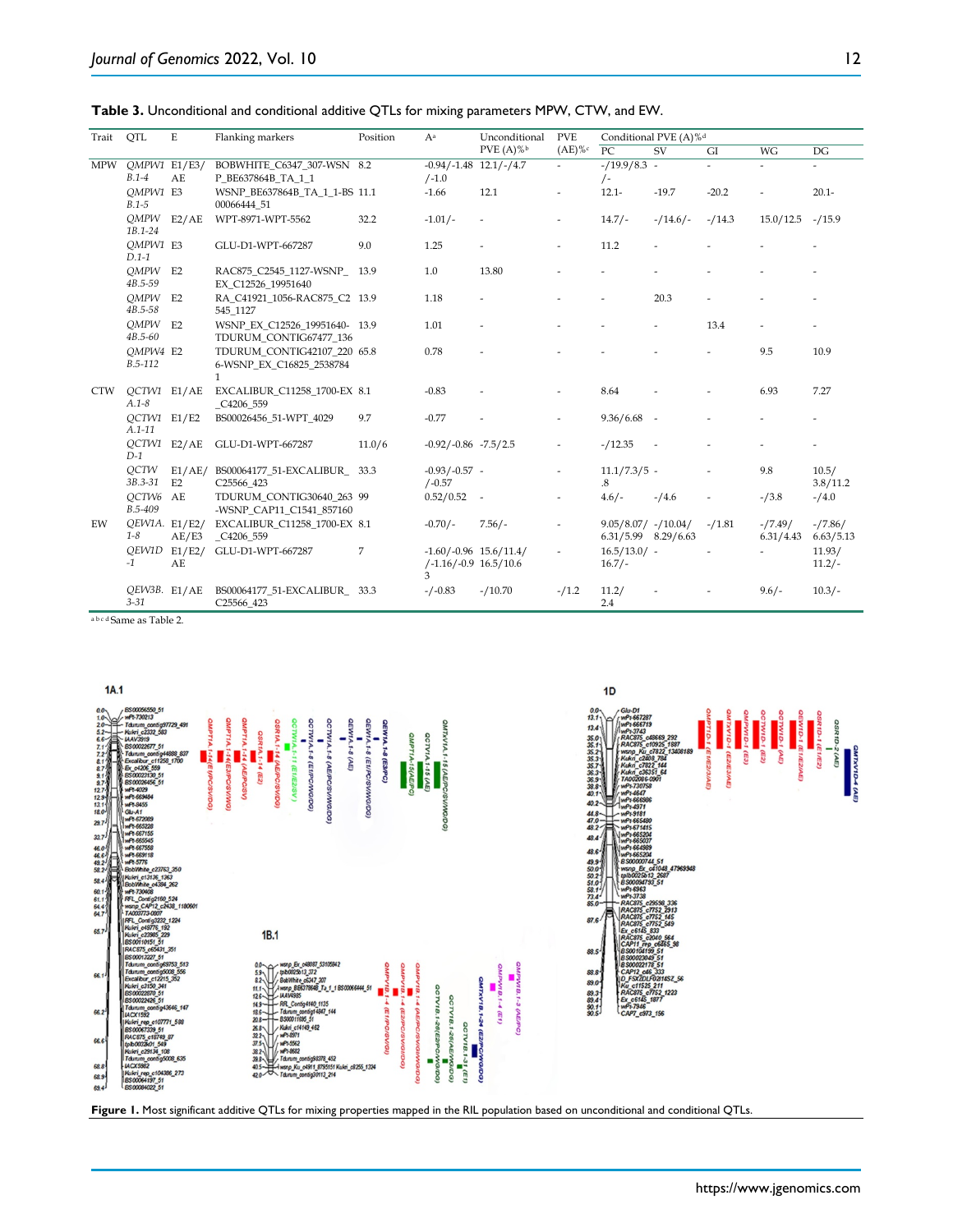| Trait      | QTL                      | Ε              | Flanking markers                                      | Position | Aa                                 | Unconditional            | <b>PVE</b>               | Conditional PVE (A)% <sup>d</sup> |                                |                          |                                               |                        |  |
|------------|--------------------------|----------------|-------------------------------------------------------|----------|------------------------------------|--------------------------|--------------------------|-----------------------------------|--------------------------------|--------------------------|-----------------------------------------------|------------------------|--|
|            |                          |                |                                                       |          |                                    | $PVE(A) \%$              | $(AE)$ % $c$ PC          |                                   | SV                             | GI                       | <b>WG</b>                                     | DG                     |  |
| <b>MPT</b> | $A.1 - 14$               |                | OMPT1 AE/E1/E3 WPT-8455-GLU-A1                        | 16.1     | $-0.35/-/ -$                       | $11.14/-$                | $\overline{\phantom{a}}$ | 12.69/14.36/1 12.05/14. -<br>3.84 | 13/<br>15.76                   |                          | $-/-/9.04$                                    | $-/7.23/-$             |  |
|            | OMPT1 AE<br>$A.1 - 15$   |                | GLU-A1-WPT-672089                                     | 37.2     | $-0.17$                            |                          | $\overline{\phantom{a}}$ | 5.2                               |                                |                          |                                               |                        |  |
|            | OMPT1 E2<br>$A.1 - 24$   |                | KUKRI C13136 1363-BOBWH 58.4<br>ITE C4384 262         |          | $-0.27$                            | 6.93                     |                          |                                   | 6.73                           |                          |                                               |                        |  |
|            | $D-1$                    | 3/AE           | QMPT1 E1/E2/E GLU-D1-WPT-667287                       | 11       | $-0.35/-0.67$<br>$/ -0.45 / -0.47$ | 33.4/27.1/33.7/<br>36.7  |                          | 37.9/33.0/<br>35.5/41.0           | .1/<br>26.7                    | $\cdot$ .2               | $20.7/-/27$ -/-/-/13 14.9/-/22<br>.2/<br>28.9 | $20.4/-/$<br>$-/31.25$ |  |
| SR         | QSR1A. E2/AE<br>$1 - 14$ |                | WPT-8455-GLU-A1                                       | 16.1     | $-0.29/-0.25/-7.41/8.10$           |                          |                          | $-19.47$                          | $8.50/3.90 -$                  |                          | $\overline{\phantom{a}}$                      | $5.82/-$               |  |
|            | QSR1B. E3<br>$1 - 6$     |                | BS00066444 51-IAAV4985                                | 11.1     | 0.2                                | 8.4                      | ٠                        |                                   | $7.8/-$                        | $10.8/3.2$ -             |                                               |                        |  |
|            | QSR1D E1/E2<br>$-1$      |                | GLU-D1-WPT-667287                                     | 10       | $-0.31/-0.26$                      | $-/11.5$                 |                          | 9.5/15.5                          | $-/11.7$                       | $\overline{\phantom{a}}$ |                                               |                        |  |
|            | QSR<br>$2B.7 - 34$       | E1/AE          | EXCALIBUR_C181_265-EXCA 32.7<br>LIBUR_REP_C107306_130 |          | 0.31/0.21                          | $\overline{a}$           |                          |                                   | $11.3/12.1$ -<br>$/$ -         |                          | $\overline{\phantom{a}}$                      | $-13.2$                |  |
| IT         | QIT<br>$1B.1 - 3$        | AE.            | TPLB0025B13 372-BOBWHIT 6.9<br>E C6347 307            |          | $-15.92$                           | 30.6                     |                          | 40.9                              |                                |                          |                                               |                        |  |
|            | QIT<br>$1B.1 - 4$        | E1/E3/<br>AE   | BOBWHITE C6347 307-WSN 10.2<br>P_BE637864B_TA_1_1     |          | $-13.36/-$                         | $\overline{\phantom{a}}$ |                          |                                   | $15.2/-/16$ $25.2/-/2$ -<br>.7 | 3.0                      |                                               | $-12.9/1$<br>7.7       |  |
|            | QIT<br>$1B.1 - 6$        | E <sub>3</sub> | BS00066444 51-IAAV4985                                | 11.1     | $-11.6$                            | 21.9                     | $\overline{\phantom{a}}$ | 13.8                              |                                | 11.5                     | 18.8                                          | 12.9                   |  |

a b c d Same as Table 2.

#### Additive QTLs and genotype-by-environment interactions (G×E) for mixing properties MPT, SR and IT

Four QTLs were detected as associated with MPT (Table 4, Figure 1). The PVE of *QMPT1A.1-14* was changed when conditioned on PC and SV, indicating that this QTL was partially influenced by PC and SV and completely influenced by GI. *QMPT1A.1-15* was not identified when conditioned on SV, GI, WG or DG. *QMPT1D-1* explained a PVE of 13.2-41.0%. Compared to the corresponding unconditional QTL, the PVE of *QMPT1D-1* was not significantly different when conditioned on PC, but it showed a high PVE of more than 20% when conditioned on SV, WG and DG. *QMPT1D-1* was not identified when conditioned on GI. The above results indicate that *QMPT1D-1* was completely influenced by GI, partially influenced by SV and gluten content, and not influenced by PC. *QMPT1A.1-14* and *QMPT1D-1* showed positive additive effects, indicating that favorable alleles were contributed by GC9411.

Four QTLs on chromosomes 1A, 1B, 1D and 2B were discovered to be related to SR. Among them, *QSR1A.1-14* was partially influenced by PC, SV and DG, whereas it was completely dependent on GI and WG. *QSR1B.1-6* and *QSR2B.7-34* were identified in multiple environments with a high PVE of more than 10%, indicating that these QTLs were major loci with strong stability. *QSR1D-1*, which was identified by both conditional and unconditional QTL mapping, was influenced by PC. The favorable alleles of all the QTLs, except for *QSR1B.1-6* and *QSR2B.7-34*, were contributed by GC9411.

One major QTL cluster on chromosome 1B was identified as associated with IT. The three QTLs were located close to each other, with a maximum PVE of 40.9% and a net additive effect of 15.9% min. *QIT1B.1-4* was detected only when conditioned on GI, WG and DG, which should attract more attention in breeding programs.

The abovementioned QTLs for mixing properties were mainly distributed on chromosomes 1A, 3A, 5A, 1B, 2B, 7B and 1D. Among them, the favorable alleles were mostly contributed by GC9411.

#### **Discussion**

Although several QTLs for mixing properties have been identified in previous research, there is no consensus on the merits of mixing properties in the selection of optimal dough properties. Furthermore, most of these studies only focused on additive effects using unconditional QTL mapping methods without considering the epistatic or G×E interaction effects. In this study, additive and epistatic-interaction QTLs for mixing properties, as well as their environmental interaction effects, were analyzed. In addition, we combined conditional and unconditional QTL analyses to investigate the molecular mechanisms governing mixing properties.

#### **Important QTLs associated with mixing properties**

According to the present results, several QTL clusters were identified with high PVEs and strong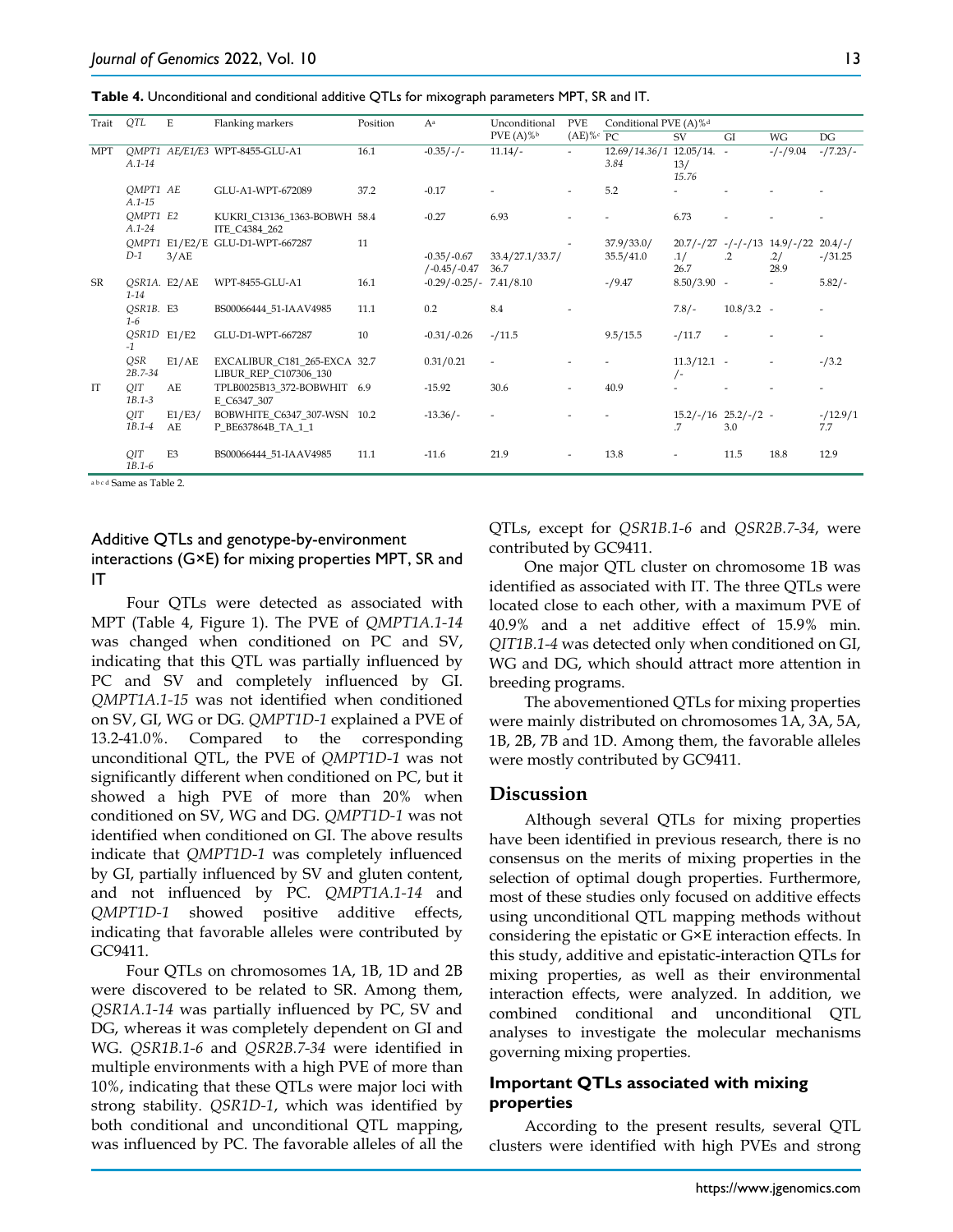stability, particularly those distributed on chromosomes 1A, 1B and 1D (Fig. 1). *Locus 1A.1-14* within the genomic region *WPT-8455-GLU-A1* was detected in multiple environments; this QTL was related to MPT and SR and explained a PVE of 7.41– 12.69%. The effect was speculated to be closely related to *Glu-A1*. A comparison of map positions revealed that *1A.1-8* was 13.9 cM away from *1A.1-14* (*WPT-8455-GLU-A1*), which was predicted to be different from *Glu-A1*. Further investigations are needed to completely rule out any such possibility.

QTLs related to mixing parameters (MPV, CTV, MTxV, MPW, SR, and IT) were detected on chromosome 1B and have been reported in several previous studies [2-4]. Here, using SDS-PAGE analysis, we confirmed that GC9411 and SN01-35 have the same HMW glutenin subunits, 7+8, which are controlled by *Glu-B1* on 1BL. Therefore, the QTLs on chromosome 1BS identified as controlling mixing properties in the present study are most likely not associated with the *Glu-B1* locus in the population. Consensus results were obtained by Echeverry-Solarte [20] and Liu [16], who detected loci for increased IT located on 1BS. Further investigations are needed.

Furthermore, two major pleiotropic QTL clusters independent of *Glu-B1* were detected on 1BS. One cluster, including *1B.1-24* and *1B.1-26*, was associated with MPV and CTV. The other cluster, containing *1B.1-3* and *1B.1-4*, was identified as associated with MPV and MPW and IT in multiple environments*.* In addition, *1B.1-6* and *1B.1-26* were detected in a single environment, of which *1B.1-6* and *1B.1-26* explained higher phenotypic variation. One major cluster that included three major QTLs (*QIT1B.1-3*, *QIT1B.1-4* and *QIT1B.1-6*) for IT was located on chromosome 1B. Its maximum PVE was 40.9%, with a net additive effect of 40.9%, and its favorable alleles were contributed by GC9411. This cluster warrants greater attention in breeding programs.

The genomic region most consistently associated with MPT, MTxV, MPW, CTW, EW and SR were identified on chromosome 1D, especially *1D.1-1* (*GLU-D1-WPT-667287*), which was detected in all environments, with PVEs of 14.9%–20.7%. The high PVEs of these QTLs and their stability across environments further confirm the importance of HMW-GS encoded by *Glu-D1*. The closest region to these QTLs was previously identified as associated with mixing properties and other quality traits [3, 4, 21, 22, 23].

The high-molecular-weight glutenin subunit (HMW-GS) composition of Shannong01-35 was null, 7+8, 2+12; that of Gaocheng9411 was 1, 7+8, 5+10. The effect of Glu-D1 on quality was mainly due to the

difference between HMW-GS 2+12 and 5+10. Lefebvre et al. (2000) showed that large gluten compositions dominated dough rheology [24], and glutenin subunit 5+10 was larger than 2+12 [25]. Many researchers have pointed out that subunit 5+10 had better quality characteristics of strong dough strength and food quality [26, 27]. Not surprisingly, GC9411 exhibited higher mixing parameter values than SN01-35 in all environments.

#### **Conditional QTLs for mixing properties**

Conditional analysis has the ability to discern the contribution of each component trait to a complex trait. Based on the QTL analysis of mixing properties, locus *1A.1-14*, which controlled MPT and SR, was identified as partially influenced by PC, SV, and DG and completely influenced by GI. An important QTL, *1D-1*, that was associated with MPT, EW, CTW and MTxV was completely influenced by GI, partially influenced by SV, WG and DG, and slightly influenced by PC. A QTL that controlled MPV and MPW, *1B.1-4*, was partially influenced by PC, SV, and GI and was crucially affected by WG and DG. It is worth noting that *1B.1-24*, an additional locus controlling MPV and MPW, was identified in multiple environments when the influence of the examined traits was excluded, but it was not identified in the unconditional analysis. *QCTV1A.1-15*, which was completely influenced by protein-related traits, was detected only in unconditional mapping. *QCTV5A.1-5* was identified only when the influence of GI was excluded.

*QMPW1B.1-4* was partially influenced by SV, PC, GI, and WG. QTL clusters *4B.5-59*, *4B.5-58*, and *4B.5-60* were partially influenced by all the examined traits. *QCTW3B.3-31* and *QCTW6B.5-409* were identified only in the conditional analysis. *QEW1D-1* was completely influenced by SV and GI. Only two QTLs (*QSR1B.1-6* and *QSR2B.7-34*) were found to be partially influenced by protein-related traits.

# **Conclusion**

*1A.1-15* and *1D.1-1* were major loci identified as associated with rheological properties influenced only by SV and GI. This finding demonstrates that these two QTL loci provide an important contribution to wheat quality at the genetic level. The combination of conditional and unconditional QTL mapping in the present study provided an opportunity for the detection of the mechanisms underlying the mixing properties of wheat.

# **Acknowledgments**

This work was supported by the National Natural Science Foundation of China (31971936) and